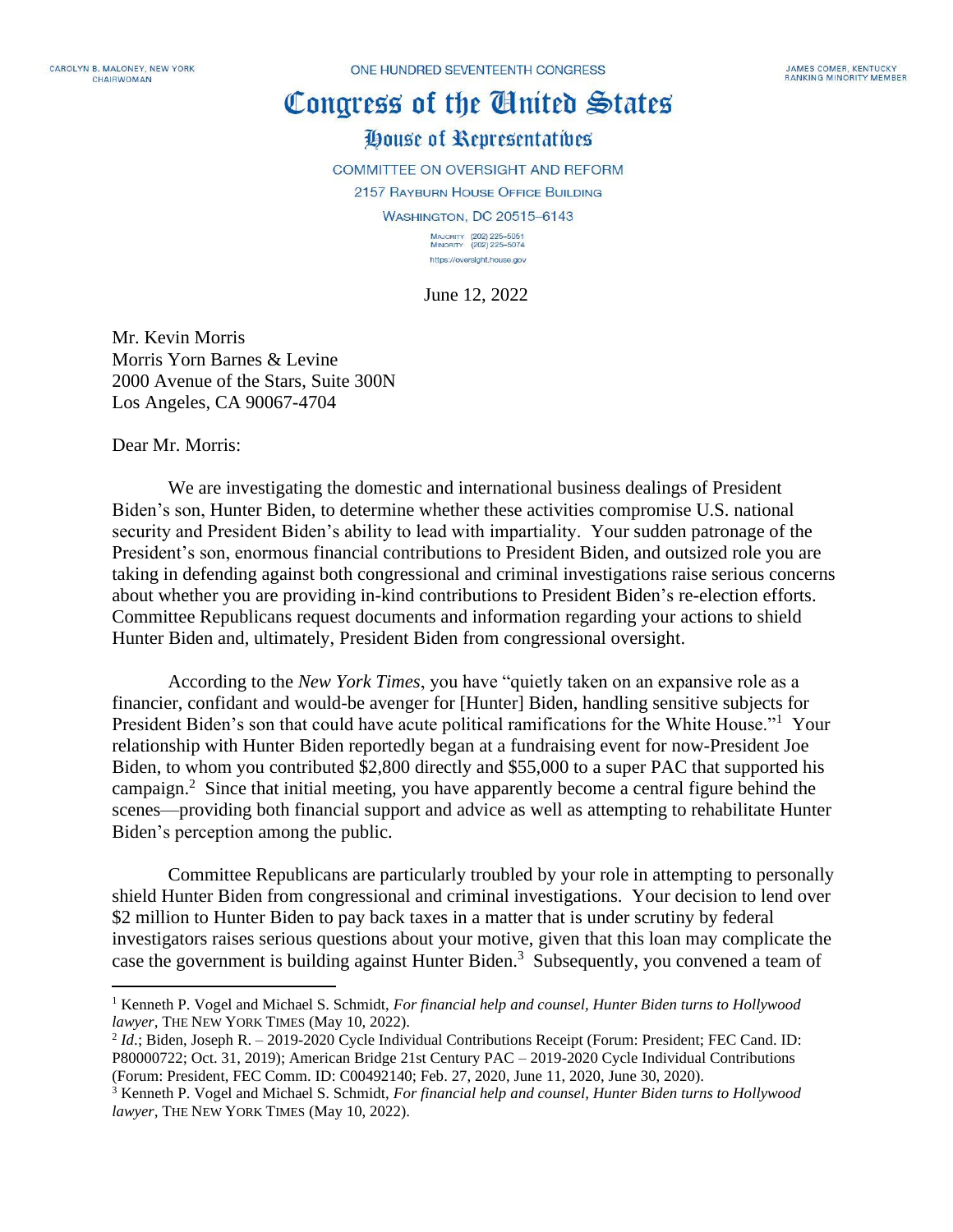Mr. Kevin Morris June 12, 2022 Page 2

30 lawyers and investigators to discredit information released about Hunter Biden and his business dealings and, in turn, their potential connection to President Biden.<sup>4</sup> This is troubling because it appears to be an attempt to prevent the American people from discovering the truth about the Biden's international business dealings.

Federal Election Commission (FEC) records reveal that you donated thousands of dollars to President Joe Biden's election campaign during the 2020 election cycle.<sup>5</sup> This together with a \$2 million loan to Hunter Biden, apparent *pro bono* counsel regarding the release of Hunter Biden's memoir, art career, divorce, oversight defense, and the funding of a documentary about his life appears to be meant to deflect oversight of Hunter Biden's numerous foreign business dealings and, more troublingly, shield President Biden from becoming implicated in them. Such activities may constitute an "in-kind contribution," defined by the FEC as "goods or services offered free or at less than the usual charge."<sup>6</sup> If your activities rise to the level of "in-kind" political contribution to the election of President Biden, they must be properly reported to the FEC. To date, it appears that no contributions have been disclosed.<sup>7</sup>

We are committed to determining the extent to which Hunter Biden's business dealings with foreign adversaries compromise American national security and President Biden's ability to lead the nation without impartiality and providing answers to the American people. It is critical that the American people better understand the extent to which your activities implicate federal elections laws and President Biden's campaign. To assist with this investigation, please produce the following documents and information no later than June 27, 2022:

- 1. Any agreement, contract, promissory note, or any other document executed between yourself and Hunter Biden referring or relating to a loan for any monetary amount for the purpose of dispelling taxes owed by Hunter Biden to the federal government.
- 2. All documents and communications referring or relating to the disclosure of information to the Federal Election Commission.
- 3. All documents and communications between or among you, your agent(s) or employee(s), and the White House Counsel's Office or Executive Office of the President.

<sup>4</sup> Matthew Mosk, Jim Axelrod, *Hunter Biden's Hollywood lawyer teases counter-offensive against Trump allies*, CBS News, May 18, 2022.

<sup>5</sup> Biden, Joseph R. – 2019-2020 Cycle Individual Contributions Receipt (Forum: President; FEC Cand. ID: P80000722; Oct. 31, 2019); American Bridge 21st Century PAC – 2019-2020 Cycle Individual Contributions (Forum: President, FEC Comm. ID: C00492140; Feb. 27, 2020, June 11, 2020, June 30, 2020).

<sup>6</sup> Federal Election Commission, *How to report in-kind contributions*, https://www.fec.gov/help-candidates-andcommittees/filing-reports/in-kind-contributions/.

<sup>7</sup> Although President Biden has not officially announced his re-election campaign, reporting indicates that he plans to run for President in 2024 (Myah Ward, *Biden: I would be 'very fortunate' to run against Trump in 2024*, Politico, March 23, 2022). According to the FEC, candidates who are "testing the waters," considering running but not officially filed, are still required to disclose any contributions once the filing is official (Federal Election Commission, *Testing the waters for possible candidacy*, https://www.fec.gov/help-candidates-andcommittees/registering-candidate/testing-the-waters-possible-candidacy/).